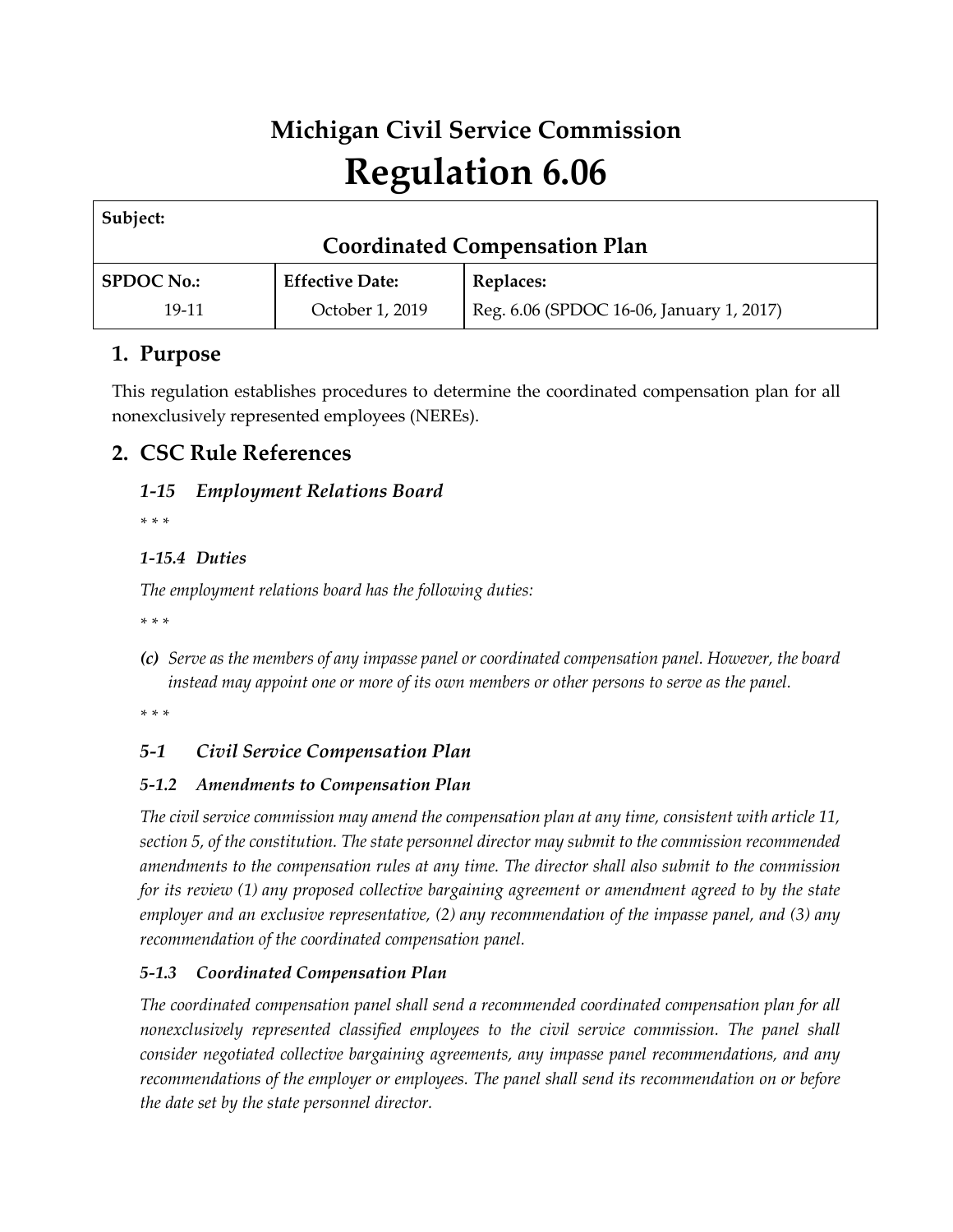## **3. Definition**

#### **A. Definition in This Regulation.**

1. **Position statement** means a written statement proposing a change to the compensation or benefits plan with supporting rationale and documentation addressing the coordinated compensation plan (CCP) guidelines.

## **4. Standards**

- **A. Scheduling.** Determinations under these procedures must be consistent with the budget cycle established by law and the constitutional provisions governing the timing of increases in rates of compensation for classified employees. The Coordinated Compensation Panel or its designated representative may adjust deadlines for submissions, with the director's consent, to effectively carry out this process and coordinate with collective-bargaining and impasse schedules.
- **B. Participation.** The Office of the State Employer (OSE) and limited-recognition organizations (LROs) may participate in the CCP process. NEREs who are not members of LROs may also request to participate. Any request to participate must be submitted in writing by the Friday before Labor Day to **MCSC-Compensation@mi.gov**. The panel's designated representative shall respond in writing to a request. A valid request must contain (1) the name, address, e-mail address, and phone number of the employee or spokesperson for a group of employees; (2) a certification that no employee or group member requesting to participate is a member of an LRO; (3) the specific compensation or benefits changes proposed and the classifications of employees for whom the change is requested; and (4) a brief explanation of why the requested change is necessary.

#### **C. Procedures.**

- 1. **Position Statements.** All parties participating in the CCP process shall submit a written position statement to the panel before the deadline established by the director. The OSE shall simultaneously serve a copy of its submission on participating LROs and NEREs. Participating LROs and NEREs shall simultaneously serve a copy of their submissions on the OSE. If resubmitting a request to modify the CCP previously considered by the panel, a party must provide compelling evidence of a material change since the last request.
- 2. **Response Statements.** A party who submitted a position statement may submit a written response to a position statement filed by another party before the deadline established by the director. The OSE shall simultaneously serve a copy of any response to a participating LRO or NERE. Participating LROs and NEREs shall serve a copy of any response to the OSE.
- 3. **Conference.** The panel's chair or the chair's designee may conduct a preliminary conference with the parties before any CCP hearing to identify the general types of